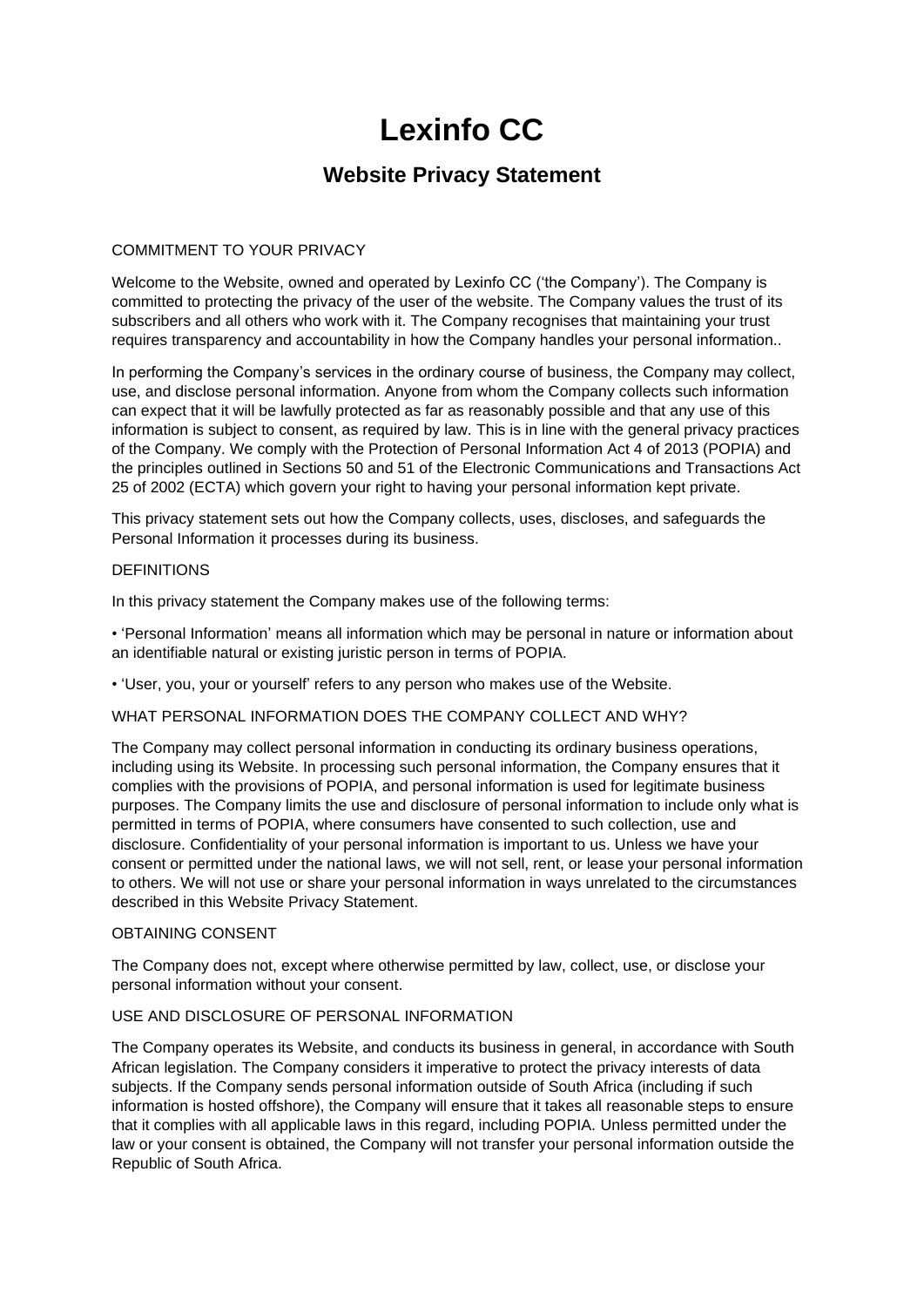### RETENTION OF PERSONAL INFORMATION

All personal information retained on the Company's database, including such information obtained using the Website, is in accordance with the retention provisions set out in the laws and regulations of South Africa, including those set out in POPIA. We retain your personal information for as long as reasonably necessary to fulfil the purpose for which it was collected and to comply with laws and your consent to such purpose, remains valid after termination of our relationship with you.

#### YOUR RIGHTS IN RELATION TO YOUR PERSONAL INFORMATION

It is important to note that you have rights in relation to your personal information. You have the right to contact the Company at any time to ask the Company to:

• Confirm that it holds your personal information.

• Provide you access to any records containing your personal information or a description of the personal information that the Company hold about you.

• Confirm the identity or categories of third parties who have had, or currently have, access to your personal information.

The Company aims to ensure that your personal information is accurately recorded. To be able to achieve this, we adhere to processes that help ensure and maintain data accuracy. We provide individuals with reasonable access to review and correct their personal information. The Company's contact information is as set out on the Contact Us page of this Website. When you make a request regarding your personal information, the Company will take reasonable steps to confirm your identity. There may be times when the Company cannot grant access to your personal information, including where granting you access would interfere with the privacy of others, or result in a breach of confidentiality. The Company will always provide you with reasons if this is the case. If you are of the view that any personal information that the Company holds about you is incorrect, including that it is inaccurate, irrelevant, outdated, incomplete, or misleading, you can ask the Company to correct it. If you believe that any personal information that the Company holds about you is excessive or has been unlawfully obtained, you can ask the Company to destroy or delete it. You may do the same if you think that the Company has retained if for longer than necessary, given the purpose. It is important, however, to understand that if you withdraw your consent for the Company to use some of your personal information, it may affect the quality and level of service that the Company can provide to you.

When you contact the Company, please let us know your name, address, any email address you have provided and a description of the circumstances under which you provided the data. We will make reasonable efforts to incorporate as soon as practicable the changes in personal information that we maintain. You have the right to lodge a complaint to the Information Regulator:

- By e-mail: [inforeg@justice.gov.za](mailto:inforeg@justice.gov.za)
- To the following postal address: SALU Building, 316 Thabo Sehume Street, Pretoria.
- By telephone: 012 406 4818
- By Fax: 086 500 3351.

#### **SECURITY**

The Company takes security and the protection of personal information seriously. We maintain physical, technical, and organisational safeguards to protect any data that we collect. We have adopted procedures to secure storage of personal information and are committed to working with our



 Lexinfo CC | CK1990/033763/23 | PO Box 36216, Glosderry, 7702 | [www.lexinfo.co.za](http://www.lexinfo.co.za/) | [alert@lexinfo.co.za](mailto:alert@lexinfo.co.za) | 084 559 2847 or 082 6908890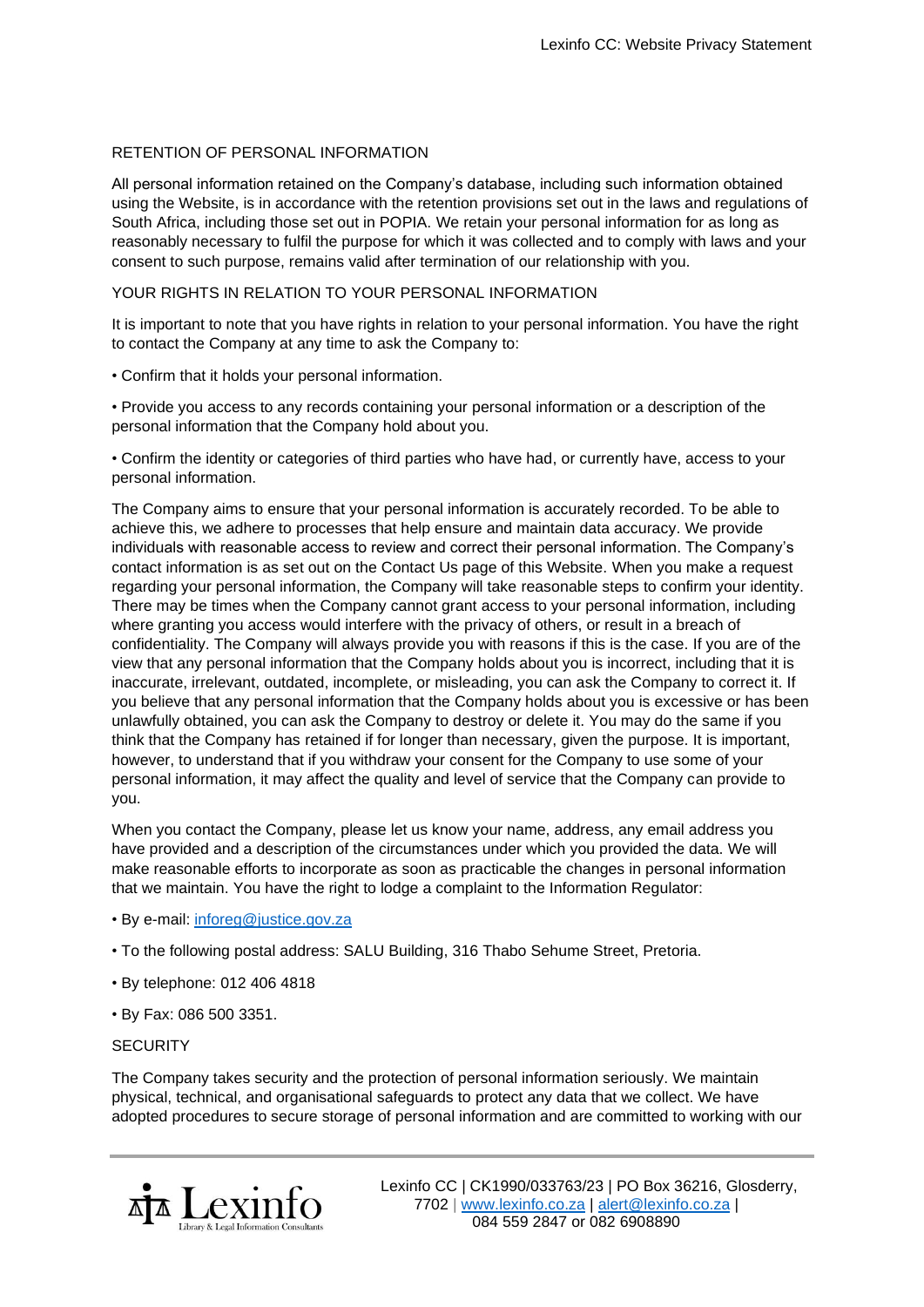data suppliers to protect the security of personal information during any transfer to or from us. We have also instituted safeguards to identify and help prevent the fraudulent use of personal information. Your personal information is only accessible to those employees, agents, or contractors for business purposes and on a strictly need-to-know basis. For security purposes we then move all the personal information that we collect or obtain about you, to an environment on our network that has controls in place to limit access to and secure the data. On the Website, we take precautions to secure your personal information. If we ask you to provide your personal information, we will do so through a web page that uses the industry standard secure transport protocol. This protocol provides security for your information by encrypting it as it travels from your computer to our computer. To protect your privacy and security, we will also take reasonable steps to verify your identity before granting access to or making alterations to data we maintain. The Company has adopted a security model to protect your personal information that complies with generally accepted information security practices and procedures. As part of the Company's security systems, the Company has implemented fire-wall technology, password controls, encryption processes and antivirus software. This is in addition to as the physical security measures adopted by the Company to ensure that it takes all reasonable technical and organisational measures to prevent loss of damage to, or unauthorised destruction of personal information, and unlawful access to or processing of personal information. The Company has a security policy in place that every employee, and supplier of the Company must adhere to.

#### CHILDREN'S PRIVACY

The Company defines children as individuals under the age of 18. This Website is not intended for the use of children, and we do not intend to collect information about children through the Website. This Company does not knowingly collect information from children under the age of 18 and our Website does not target children under 18. We encourage parents and guardians to take an active role in their children's online activities and interests. You must be at least 18 to access or use any products or services through the Website or become a subscriber of any program entitled to subscription benefits.

#### **COOKIES**

The Website may use cookie and tracking technology depending on the features offered.. Cookies are small files containing information that a Website uses to track a visit by a user. The Company uses session cookies to better understand how the Website is used by users to improve the performance of the Website for users. A cookie is also set on your computer to allow the Company to recognize you whenever you visit and collect information, like the pages you visit and the preferences you choose. We use the information we collect for statistical purposes and to study how the Website is used so that we may improve and enhance your experience on the Website. No personal information is stored in cookies. It is possible for you not to accept our cookies while using Website by setting the preference in your web browser. If you would like more information about cookies, you can visit: [http://www.cookiecentral.com/n\\_cookie\\_faq.htm.](http://www.cookiecentral.com/n_cookie_faq.htm)

#### THIRD-PARTY WEBSITES

The Company Website may offer links to third-party websites, including payment gateways for credit card payment. You should be aware that operators of linked websites may also collect your personal information (including information generated using cookies) when you link to their websites. If you follow a link to any of these websites, it is important to note that these websites have their own terms of use and privacy policies and that the Company does not accept any responsibility or liability for them as the Company is not responsible for any representations, information, warranties, or content on any website of any third-party. The Company does not exercise control over third-parties' privacy policies. The Company is not responsible for how such parties collect, use, or disclose your information. It is important for you to familiarise yourself with their privacy policies before providing them with your personal information. The Company may use Google Analytics or other similar analytical tools to obtain information collected to display, optimise, and personalise advertisements



 Lexinfo CC | CK1990/033763/23 | PO Box 36216, Glosderry, 7702 | [www.lexinfo.co.za](http://www.lexinfo.co.za/) | [alert@lexinfo.co.za](mailto:alert@lexinfo.co.za) | 084 559 2847 or 082 6908890